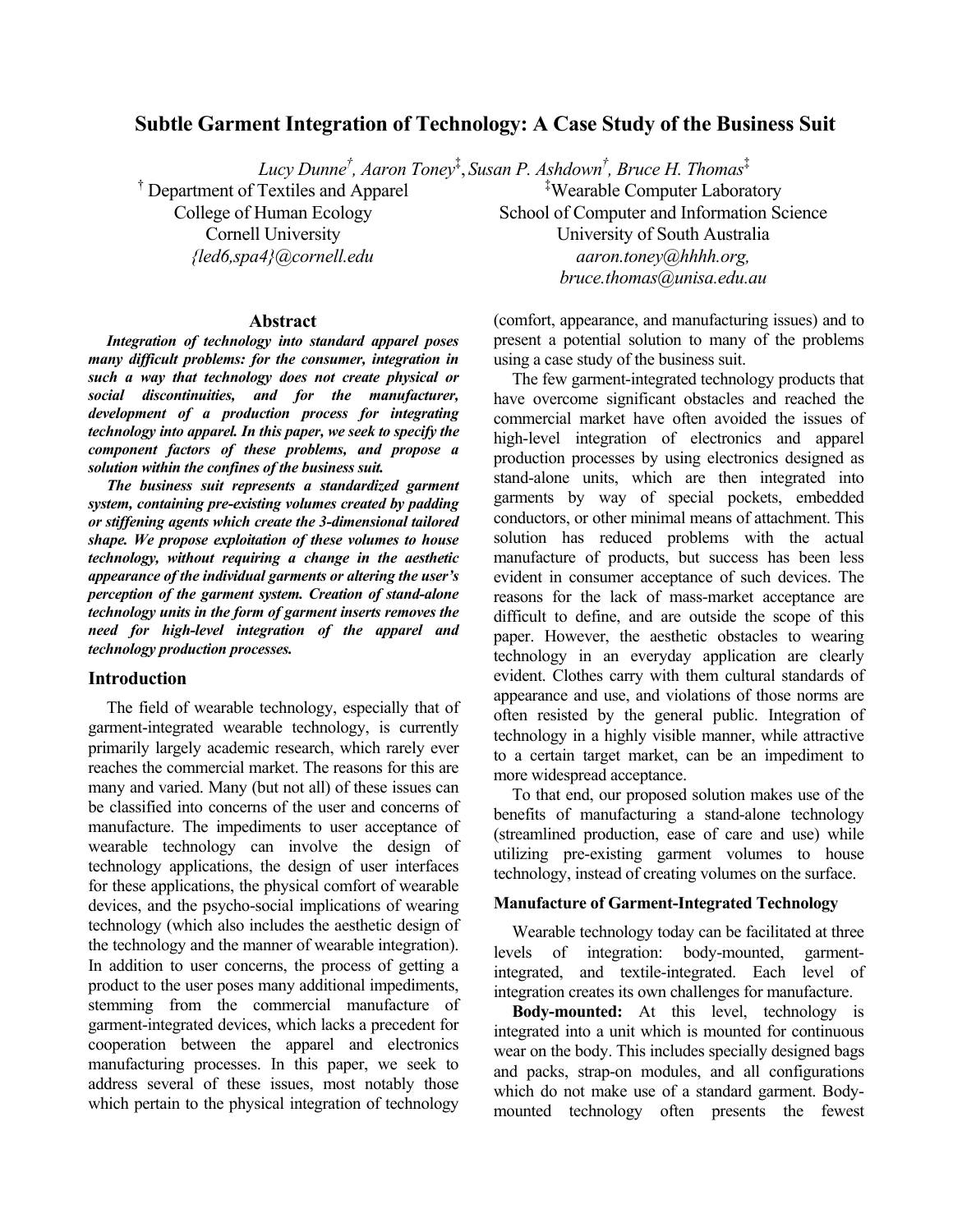complications in manufacture. The technology can be fabricated as a unit, and inserted into the wearable housing. Off the shelf technology can easily be made wearable by addition of straps or clips. The drawbacks of some types of body mounting include a marked decrease in wearability, as the physical shapes and interfaces of pre-existing technologies often are not designed for continuous wear or for body mounting, and an increase in visual perceptibility, for many such body-mounted technologies are either meant to be worn on top of or outside of the clothing.

**Garment-integrated:** This method of integration can be facilitated in a number of ways. The simplest and easiest to manufacture is the addition of special pockets and connector conduits to a standard garment. In such an instance, technology and garment can be independently manufactured, and the interface requires minimal alterations. In a similar configuration, technology can be fabricated in independent units which are then incorporated into the garment, either permanently or so that they may be removed at will.

Technology can also be integrated into garments by attaching circuit boards, sensors, or other technology directly to the garment. This can require coordination of production efforts between the garment and technology, for instance if elements of technology must be affixed to garment pieces post-cutting and pre-sewing.

**Textile-integrated:** This configuration requires a high level cooperation between technology and garment manufacturing processes. In such a structure, conductors and connectors must be woven, knitted, laminated or otherwise integrated directly into the textile, usually during production. Chips, boards and sensors must be affixed to the augmented textile, and conductors may need to be joined across seams.

Textile-integrated technology may also include the integration of computing elements or other technology directly into the fiber or yarn.

Many of the largest barriers to mass-marketing of wearable technology arise from manufacturing difficulties. However, clever design of the interface with technology may circumvent many of these difficulties, and allow the garment and electronics industries to ease into cooperative manufacturing.

# **Considering Wearability**

When mounting anything on the body, physical comfort and wearability must be considered. Poor design of an intelligent garment or wearable device can counteract the intended functionality, because in most cases an uncomfortable garment or device simply will not be worn. When designing garment inserts, several important issues must be considered.

**Thermal Management:** The human body tightly regulates its temperature just below 100F while operating through environmental extremes of 68F to 138F [1]. Garment systems of all kinds incorporate thermal adjustability through layering, venting, and accessories. Integration of wearable electronics presents clothing forms a new challenge for thermal management, by adding the heat produced by certain components to that produced by the body. The smaller the area over which electronic components are distributed, the smaller the area their over which heat is initially distributed. Recent advances in miniaturization have not been paralleled by similar advances in component power consumption. As a result for a consistent level of functionality smaller components generally are hotter.

Excess heat can be removed from the body by means of conduction, convection, radiation, or evaporation. Conductive transfer from components is often facilitated through heat sinks. Without such a sink, the body often absorbs the excess energy from the component. It is important to incorporate a heat sink, and orient the heat transfer away from the body. Convective transfer can be facilitated by incorporating vents or spacer fabrics into the garment, to permit air circulation between the components and the body, which can also facilitate evaporative transfer through perspiration. Radiation is a less efficient (passive) means of transfer.

**Impermeability:** Most printed circuit boards (flexible or otherwise) are made of completely impermeable plastics and resins. While these materials are standard to manufacturing processes and provide the circuitry with necessary support and stability, any impermeable barrier too close to the body can be uncomfortable. Impermeable barriers can hold in heat and moisture, thereby reducing comfort and wearability. Moisture management can be facilitated through use of breathable or wicking fabrics, or by permitting airflow (through aforementioned spacers or vents) to permit evaporative cooling. Additionally, to preserve their functionality, wearable electronics need to be protected from perspiration as well as environmental moisture, such as precipitation or spilled liquids.

**Mobility:** The natural physical movements of daily life are habits which have developed given a perception of body area, or proxemics. [2,3] Adding bulk or volume to the body should not interfere with natural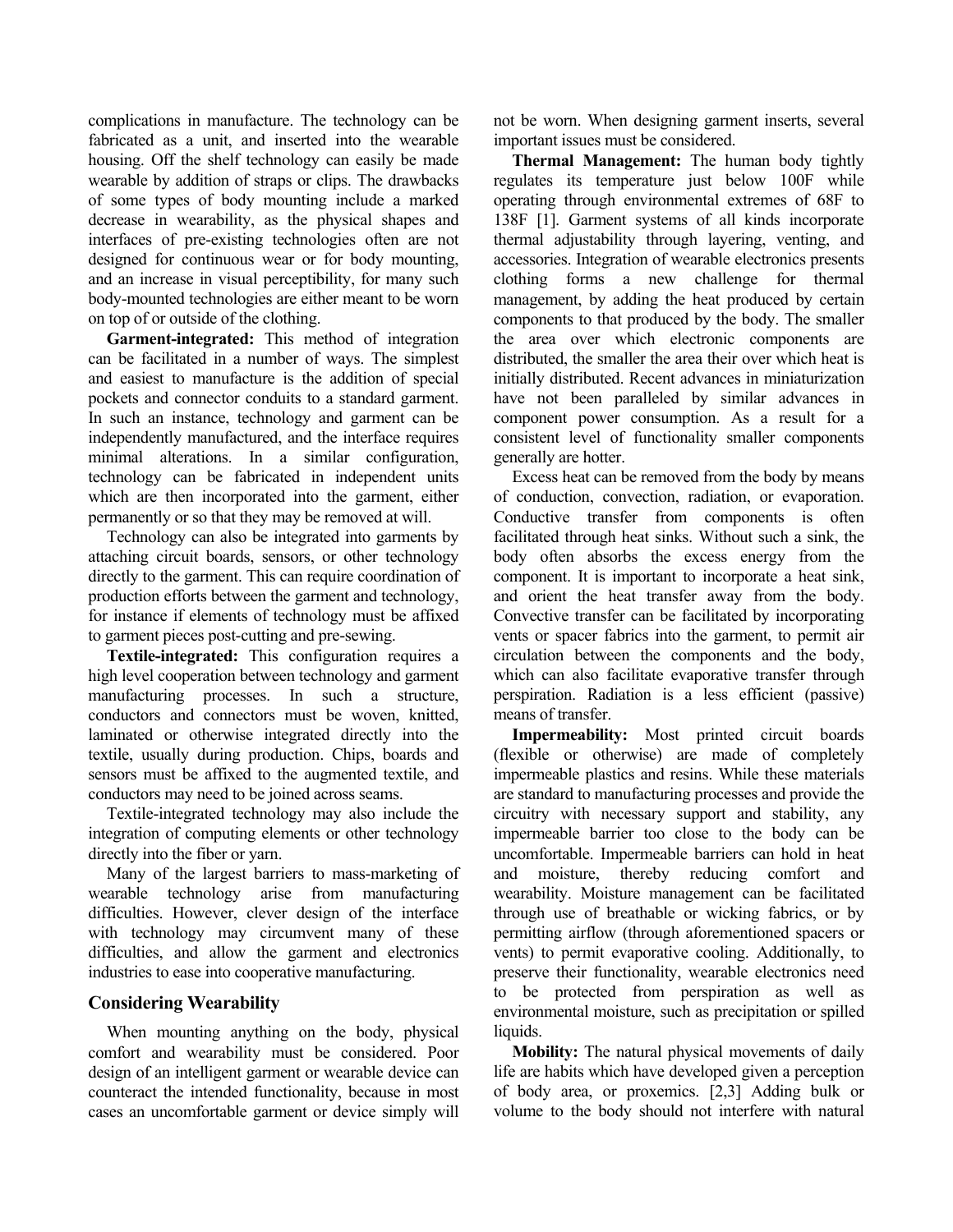movements. Design must also take into account situation-specific movements, required for the accomplishment of a task. In more extreme situations, where weight is a factor as well as volume, weights should not interfere with stationary or dynamic balance. Locating weights close to the body's center of gravity can help reduce the perception of weight. [4]

**Flexibility:** Standard solid PCBs are often difficult to integrate into clothing or body-mounted forms because of their inability to conform (statically or dynamically) to the contours of the body. Flexible PCBs are available with optimal bend radii of 1-2 millimeters. The problem from a wearable perspective is that the flexibility of a finished board is dependent on the layout of the components it is populated with. The boards are only flexible outside of the regions populated with components. Aggressive flexion or torsion in a component populated region will weaken electrical connections and could cause components to be ripped free from the circuit board.

In order to use flexible PCBs in garment integrated wearable electronics the component layout needs to be designed such that components are clustered in bend and torsion stabilized areas, and connected together by unpopulated (and thus still flexible) PCB. Alternately, the design may be segmented with components distributed over many traditional inflexible PCBs joined together with ribbon-like flexible interconnections.

**Durability:** The highly dynamic needs of the wearable environment can be a challenge to the development of wearable electronics. Avoiding body flex zones (body areas of greatest change with movement) and incorporating flexible stabilizers into the structure of the electronics can help to merge durability and flexibility.

**Sizing and Fit:** If garment inserts are designed in such a way that the specific location on a given body part is important to the wearability, comfort, or functionality of the insert, individual sizing and fit can become a significant issue. The anthropometric variation in the human body across the population is significant, and hard to generalize. The less fit-specific an insert is, the more wearable it can be for a broad range of body types.

**Peripheral Variables:** These variables pertain to the situation of the user, the tasks the user will perform, and the other garments and accessories that must interact with the augmented garment. For instance, in this paper we will use the shoulder pad as an example integration area. This is a highly useful area in many garment systems, but should the user require the use of a shoulder-strap bag, it could prove quite uncomfortable should the weight of the bag press any electronic components into the user's skin.

As with any human-centered design, the variables to consider are extensive. The concept of embedding technology into garment inserts can also be applied to other garment types. Each individual garment system has it's own constraints, which must be addressed on an individual basis. Other systems are not as standardized as the suit, therefore the integration can be less generalized, however in many cases such integration is highly possible.

## **Integration of Technology into Garment Inserts**

We propose the solution of garment inserts as a method of technology integration that allows the preservation of socio-cultural expectations, ease of manufacture of garment-integrated technologies, and garment care and maintenance practices consistent with the current norms.

We define clothing inserts as layers of padding, interfacing or other materials meant to give shape, strength or protective function to the garment. This definition is broad enough to include garment pads such as shoulder, knee or elbow pads, as well as less physically obvious inserts such as the layers of interfacing added to stiffen garment sections (e.g. the waistband, shoulder area, collar, or lapel). The added stiffness and bulk of these inserts provides a readymade space in which small-scale electronics can be housed without visually changing the garment. [5], Figure 1 illustrates the areas commonly padded or interfaced in a suit. These are areas of increased volume or stiffness, which may be replaced with the volume or stiffness created by embedded technologies.



### Figure 1: Common Areas of Padding of Interfacing in the Suit

The internal construction of the business suit, as illustrated in Figure 1, specifically uses layers of padding and interfacing to create shape. Creating flexible, molded, potentially removable structures in these volumes can facilitate the integration of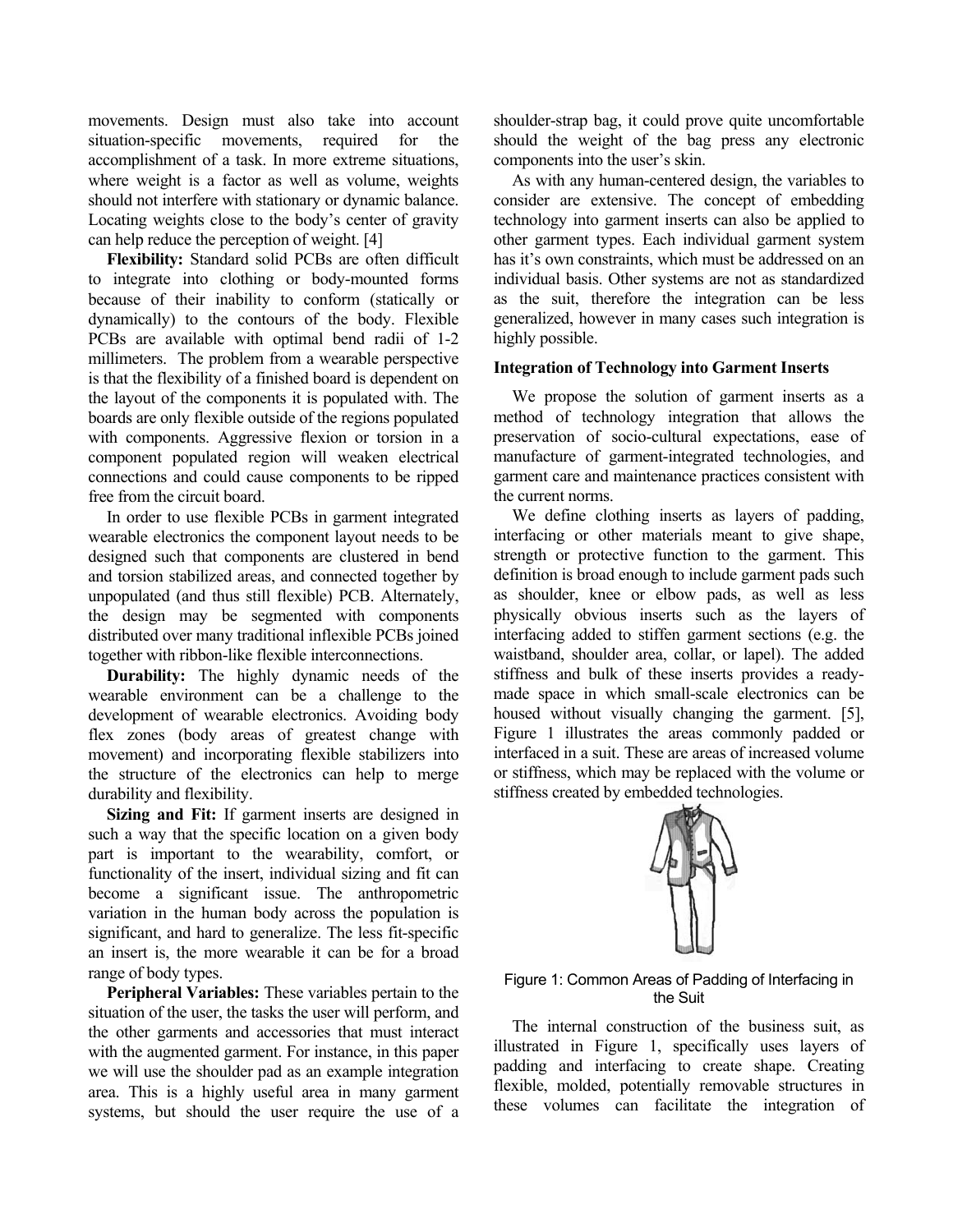technology without alteration to the visual appearance or physical comfort of the garment. In addition, subtle integration of technology can mitigate the social acceptance of wearable technology by minimizing the social barriers which arise when the popular concept of clothing is altered. [6].

Finally, garment inserts can maintain the independent manufacturing processes of the garment and technology, allowing each to be manufactured separately, and then combined with minimal adjustment.

## **Why the suit?**

The three-piece suit has existed in some form since its conception by King Charles II of England in 1666. Charles's original intention in establishing the suit was to impart new cultural values to the nobility, emphasizing thrift, modesty, and economy instead of opulent extravagance. [7]

The suit of today is visually quite different from that of the 1600s. However, the visual form of today's suit is recognizable as early as 1800, when knee-breeches gave way to long pants. By 1900, the individual garments had taken on a visual form that has perpetuated (with minor adjustments) until the present day. The vest had also become an optional garment, removable without altering the visual recognition of a suit. [8]. Although the specific cut, fabrics, and ornamentation have changed dramatically from the 3-piecesuit of King Charles, the cultural values he imparted with the new style have remained embedded in the garment system. Charles's intention was to shift the values of the noble class, from a frivolous emphasis on extravagance to a reserved focus on thrift and modesty. The suit today still carries that cultural ideal, imparting power, competency, or responsibility. [9].



Figure 2: Evolution of the Men's Suit

As seen in **Error! Reference source not found.**2, the Men's suit has seen little alteration over the last century. Most change is seen in the width of lapels, the placement of buttons, and the configuration of pockets [10].

The visual standardization of the suit can be seen as a form of technological closure. Rhetorical closure occurs in the development process of a technology at a point where the "controversy" surrounding a new technology

(the presence several different forms or variations on a similar design) is eliminated and a form of consensus is reached. [11]. The 1900 suit took a form that was functionally, aesthetically and economically successful, and that form has perpetuated since. Socially, the suit is the only multi-layered garment system in the western world that can be considered a "uniform" for a broad cross-section of the population: it is a standardized garment system that is not limited to a specific occupation or situation, or even class.

The business suit as a "closed" technology, having accumulated significant social significance and symbology, could not remain restricted to the world of men. As early as the first decade of the 1900s, tailored garments for women began to emerge, and women could occasionally be seen sporting a full male costume. By the 1920s, a women's version of the men's suit was an accepted fashion. The suit carried the same social connotation as for men, and was often worn by women to promote a distinctly feminine version of masculine power. Throughout the rest of the 1900s, the feminine suit continued to evolve with women's fashions, incorporating the same tailoring techniques and fitted shapes, but never achieving the closure of the men's suit [12].

As international trade and communication became increasingly possible in the  $20<sup>th</sup>$  century, garments, like other visual cues, began to permeate across cultures. The western business suit today can be seen being adopted by many cultures across the globe, even cultures whose traditional dress is dramatically different from this kind of tailored garment.

The business suit is also a common part of the business environment, one that is often acknowledged as a prime application space for mobile and wearable computing. Because of the extensive computational needs of the business environment, and the increasing need for mobility and accessibility, wearable computing is quite appealing in this context. Additionally, this target market can often afford emerging technologies.

### **Construction and Manufacture of the Suit**

The construction and manufacture of an individual garment needs to be taken into account in designing technology to be incorporated via garment inserts. The suit provides a useful platform, due to its relatively extensive built-in structures and volumes, as compared to other garments.

The tailoring process imparts a sculptured threedimensional form to a garment. Shape is commonly created in the lapels, shoulders, collar, and sleeves.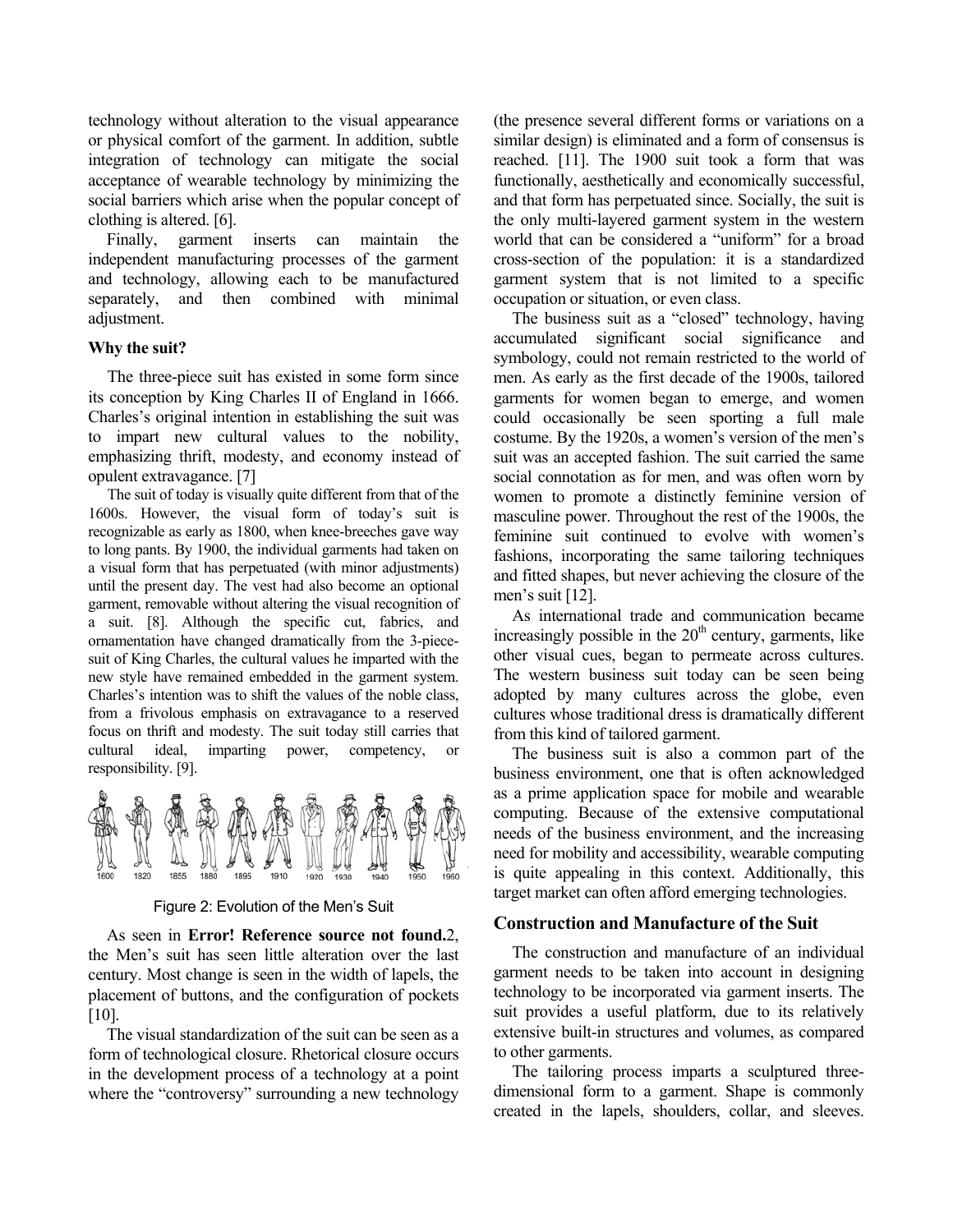Tailoring techniques use layers of interfacing of various weights and cotton batting to build forms into a fabric shell. The tailor's art is that of camouflaging defects and building flattering shapes on the human form. Shape is built in three ways, first by cutting the flat pieces of a garment and stitching them together to form a threedimensional garment, then by pad-stitching together layers of interior materials (interfacing, batting) to create a reinforced curve, or finally by steaming woolen textiles and blocking them into shape.



Figure 3: The Interior of a Suit Jacket, Showing Layers of Stitched Padding and Interfacing

Modern suits are commonly available in three styles of manufacture: hand-tailored, made-to-measure, and ready-to-wear.

**Hand-tailored suits:** The hand-tailored (or bespoke) suit is the most expensive and time-consuming method of manufacture. The suit pattern is generated by hand, and the cut, style, and fit of the suit are specifically crafted to the needs of the individual customer. Many of the shaping steps in the tailoring process are done by hand.

**Made-to-measure suits:** Made to measure suits allow the customer to choose the style and fabric of their suit from a selection. The suit is then cut in a factory from a pre-produced pattern, which has been adjusted to the customer's measurements. The shaping steps in a made-to-measure suit may be done by hand or by machine. A tailor then may make final adjustments by hand or machine as a result of additional fittings with the customer.

**Ready-to-wear suits:** Sold completely finished except for the trouser length, ready to wear suits are designed require a minimal of hand work and only a single fitting to adjust the trouser length and buttons, and occasionally other minor alterations to the fit of the garments. Since each size is designed to fit a range of body types and styles, ready-to-wear suits very rarely fit as well as custom cut suits. Skilled tailors however are

able to significantly improve the fit by making alterations to the coat sleeves, trouser buttons and adjusting the seat, waist, collar, shoulders, and chest. [13].

A benefit of the suit over other garment systems is the expectation that the final garment be custom-fitted is already incorporated into the process of purchasing a suit. Even off the rack suits assume a single fitting with a tailor to customize garment fit. Manufactured garment inserts with the ability have their profile adjusted post construction by the tailor provide a potential housing for wearable electronics that can be tailored to a larger segment of the population. However, the vast majority of clothing today is not custom-fitted. The growing interest in mass-customized fit in the apparel industry may prove valuable to the production of wearable technology [14].

Another benefit of the suit over other kinds of garments is that it requires less frequent cleaning. Barring extreme climates experts suggest a range of dry-clean schedules between once every five to twelve times the suit is worn [13] Because the suit is drycleaned, removable inserts may potentially be removed by professionals prior to cleaning, and no change in habits would be required of the user.

### **Example Application: The Shoulder Pad**

In order to test the viability of garment inserts as an implementation space for wearable electronics the authors undertook the construction of a vibrotactile shoulder pad insert. [5] The example application, vibrotactility, is one that is highly useful within the construct of wearable technology. Since wearable technology can be designed to stay close to the body, it is one of the few structures of technology which can successfully make use of the sense of touch. However, vibrating motors are merely one example of the technology which could make use of the pre-existing volume of the shoulder pad. [5]

The first part of the study concerned the determination of the available volume in the shoulder area. To do this, an anthropometric analysis was conducted to determine the maximum available space in the shoulder pad for a range of sizes to fit the entire population. As shown in figure 4, several body landmarks were used to determine the maximum volume for a shoulder pad on an individual.